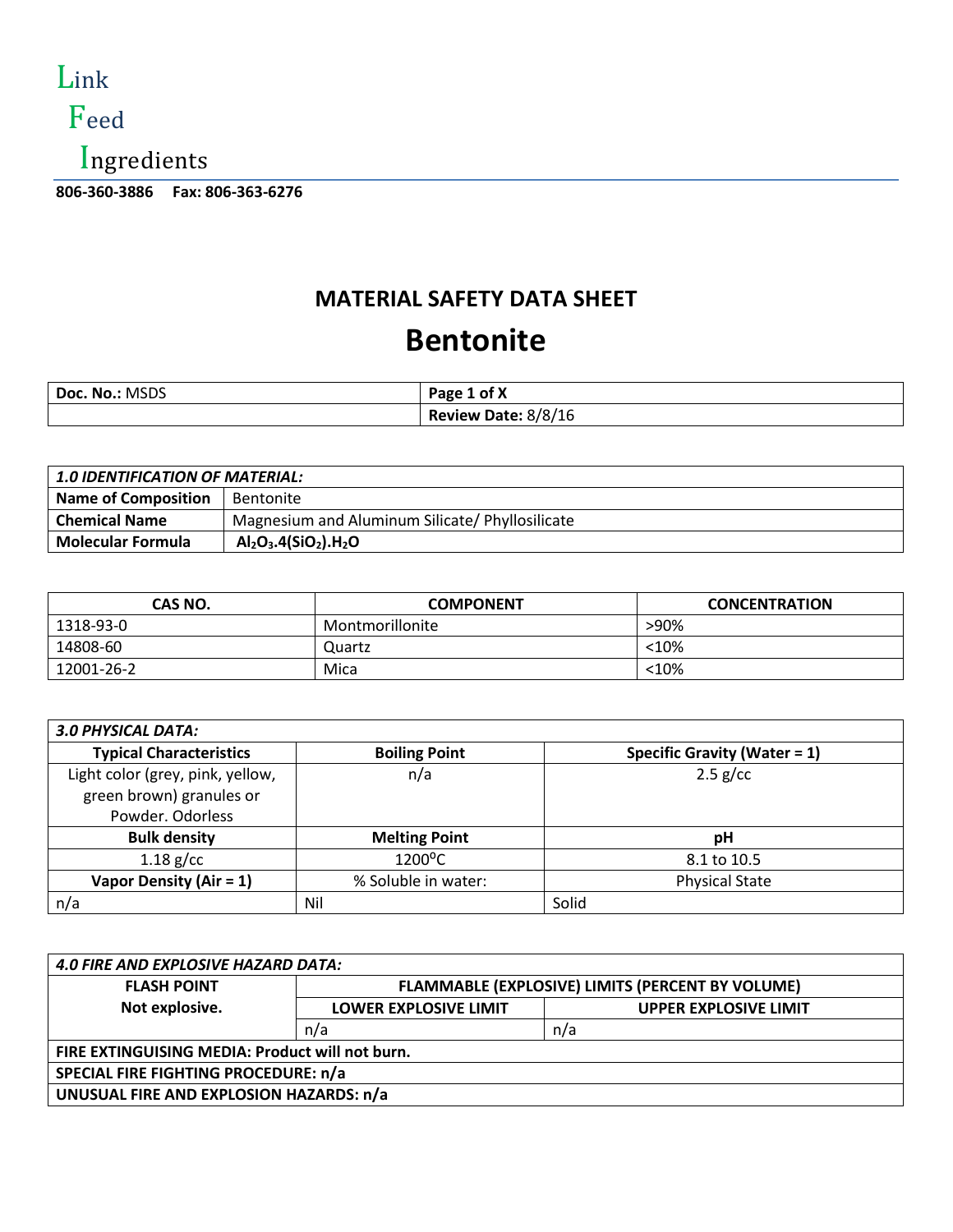### Link Feed

# Ingredients

**806-360-3886 Fax: 806-363-6276** 

| 5.0 HEALTH HAZARD DATA: HMIS Hazard Class. Health: 1 Flammable: 0 Reactivity:0 |                                                                                      |  |
|--------------------------------------------------------------------------------|--------------------------------------------------------------------------------------|--|
| <b>ACUTE</b>                                                                   | Bentonite is of low acute toxicity. Eye contact may cause mechanical irritations if  |  |
|                                                                                | exposed to excessive amount of Bentonite. Skin contact may aggravate existing        |  |
|                                                                                | dermatitis.                                                                          |  |
|                                                                                | Inhalation from prolonged and continuous exposure may aggravate existing asthmatic   |  |
|                                                                                | or respiratory conditions.                                                           |  |
| <b>CHRONIC</b>                                                                 | Long-term exposure to any respirable mineral dust could cause slight effects on the  |  |
|                                                                                | respiratory system. Wet bentonite spillage constitutes a major slipping hazard.      |  |
|                                                                                | Prolonged inhalation of excessive levels of Bentonite dust may cause a simple        |  |
|                                                                                | pneumoconiosis condition, not normally associated with a decrement in lung function. |  |
|                                                                                | In cases of long-term exposure to externally high levels of dust, complicated        |  |
|                                                                                | pneumoconiosis with lung function impairment may occur.                              |  |
|                                                                                |                                                                                      |  |

**HAZARDS: OES (Occupational Exposure Standard) for respirable Bentonite dust: 5mg/m<sup>3</sup> in an 8 hours' time weighted average reference period.**

**EMERGENCY AND FIRST AID PROCEDURES:**

**Eye Contact: Flush with copious amount of fresh water. Eyelids may become sticky. Avoid rubbing eyes. If irritation develops, seek medical attention.**

**Skin Contact: Wash with soap and water. Bentonite is a desiccant and may cause dry skin. Repeated contact may also cause slight irritation. If irritation develops, seek medical attention.**

**Inhalation: Move to dust free fresh air. If respiratory distress develops, seek medical attention.**

**Ingestion: No adverse effect expected. Rinse mouth out with water. Seek medical attention if significant quantities have been ingested.**

| 6.0 REACTIVITY DATA:                         |                                                    |
|----------------------------------------------|----------------------------------------------------|
| <b>GENERAL REACTIVITY:</b>                   | Non-Reactive                                       |
| <b>INCOMPATIBILITY (MATERIALS TO AVOID):</b> | None                                               |
| <b>HAZARDOUS DECOMPOSITION PRODUCTS:</b>     | No hazardous decomposition or by products expected |
| <b>HAZARDOUS POLYMERIZATION:</b>             | n/a                                                |
| <b>CONDITIONS TO AVOID:</b>                  | none                                               |

| 7.0 SPILL PROCEDURES/DISPOSAL REQUIREMENTS: |                                                                                                                                                                                                                                                                       |  |
|---------------------------------------------|-----------------------------------------------------------------------------------------------------------------------------------------------------------------------------------------------------------------------------------------------------------------------|--|
| <b>STEPS TO BE TAKEN IN CASE</b>            | Collect spillage by vacuum cleaning or other mean whereby dust creation is                                                                                                                                                                                            |  |
| <b>MATERIAL IS RELEASED OR SPILLED:</b>     | minimized. If dust levels should exceed the occupational exposure standard,                                                                                                                                                                                           |  |
|                                             | then personal protective equipment is required.                                                                                                                                                                                                                       |  |
| <b>PERSONAL PRECAUTIONS:</b>                | Wear dust mask, safety gloves and goggles.                                                                                                                                                                                                                            |  |
| <b>ENVIRONMENTL PRECAUTIONS:</b>            | Do not allow the entering into drains, rivers, or lakes.                                                                                                                                                                                                              |  |
| <b>DISPOSAL CONSIDERATIONS:</b>             | Bentonite and waste from reside can be disposed as non-toxic and inactive<br>materials in approved landfill sites in accordance with local regulations.<br>Contaminated packaging can be disposed in approved landfill sites in<br>accordance with local regulations. |  |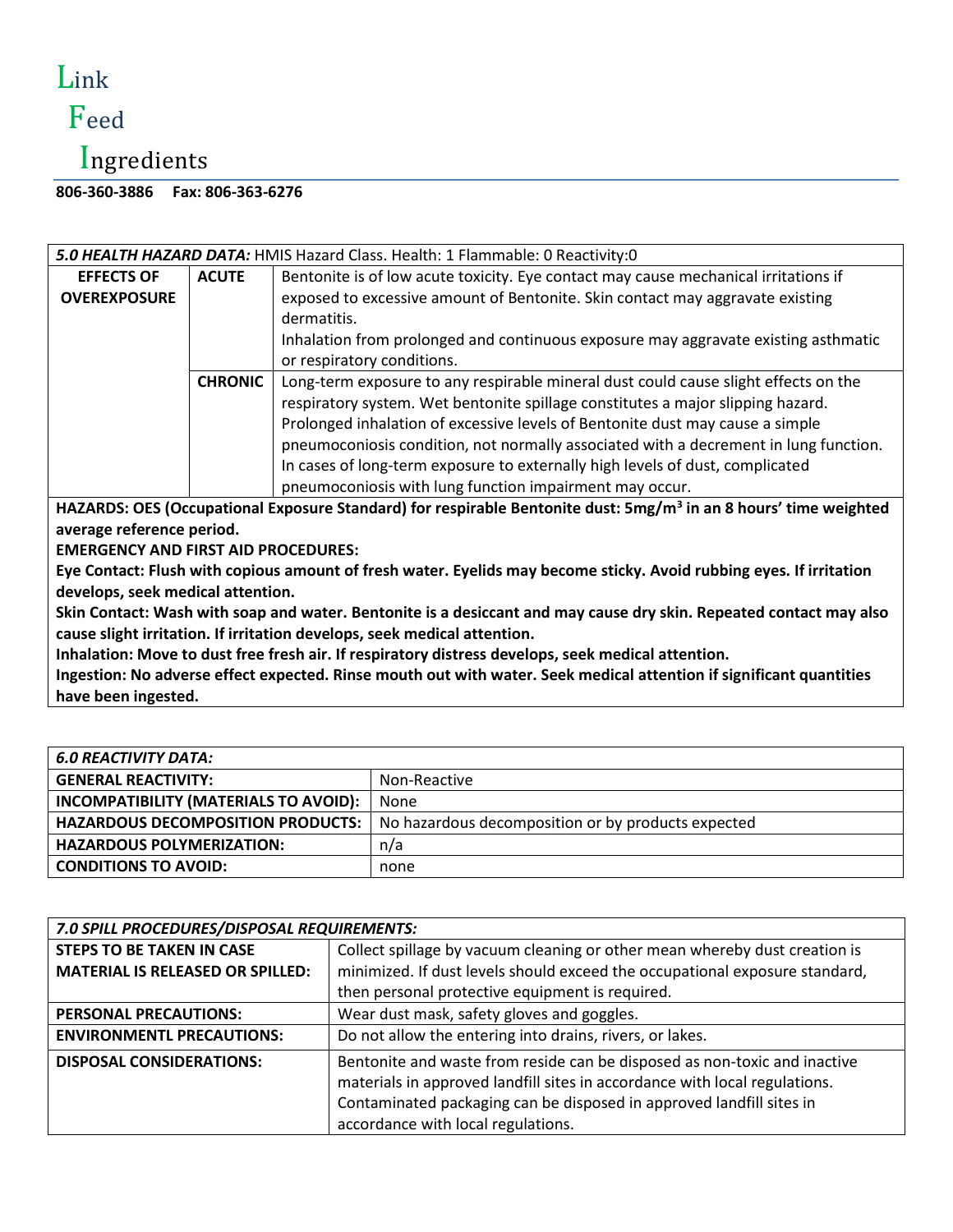# Link

# Feed

# Ingredients

**806-360-3886 Fax: 806-363-6276** 

|                        | <b>8.0 SPECIAL PROTECTION INFORMATION:</b>                                                                                                                                                                                                                                                                                                 |
|------------------------|--------------------------------------------------------------------------------------------------------------------------------------------------------------------------------------------------------------------------------------------------------------------------------------------------------------------------------------------|
| <b>EYE PROTECTION:</b> | Eyewash should be available, but eye protection is not required unless physical working conditions<br>demand it.                                                                                                                                                                                                                           |
| <b>GLOVES:</b>         | Use gloves to avoid skin irritation.                                                                                                                                                                                                                                                                                                       |
| <b>RESPIRATORY:</b>    | Use appropriate engineering controls to avoid dust oration or accumulation. Ensure all<br>occupational exposure limits are maintained (5 mg/m <sup>3</sup> on TWA 8 hours for alveolar dust, and 10<br>mg/m <sup>3</sup> on TWA 8 hours for total inhalator dust). Wear approved respirator or dust mask in the<br>event of dust creation. |
| <b>VENTILATION:</b>    | Use exhaust ventilation to keep airborne dust concentration below exposure limits. Additionally,<br>local exhaust ventilation is recommended where dusts may be released.                                                                                                                                                                  |

| <b>9.0 SPECIAL PRECAUTIONS:</b>   |                                                                                                                                                                                                                                                                                                                                                                                                                                                                                                                                                                                  |
|-----------------------------------|----------------------------------------------------------------------------------------------------------------------------------------------------------------------------------------------------------------------------------------------------------------------------------------------------------------------------------------------------------------------------------------------------------------------------------------------------------------------------------------------------------------------------------------------------------------------------------|
| <b>STORAGE REQUIREMENTS:</b>      | Store in a dry covered area                                                                                                                                                                                                                                                                                                                                                                                                                                                                                                                                                      |
| <b>HANDLING:</b>                  | Bentonite is safe to handle. Material is very slippery when wet. Use appropriate controls<br>and ventilation to avoid creating accumulation dust. Avoid inhalation and repeated<br>contacts with eyes or skin                                                                                                                                                                                                                                                                                                                                                                    |
| <b>Toxicological Information:</b> | Bentonite has no determined acute toxic effects. Long-term exposure to moderate or<br>high concentrations of Bentonite dust may affect nose and respiratory tract and chest<br>health. No toxicological effects are expected if respirator dust concentrations are<br>maintained below the occupational exposure standards. Repeated contact with skin<br>may cause dry skin and irritations. Repeated eye contact may generate irritation. No<br>toxicological effects are expected if personal protective equipment is worn. No adverse<br>effects are expected when ingested. |

| 10.0 SHIPPING REGULATIONS (D.O.T. NOMENCLATURE:                                                                                          |                          |                                                                                                                                                                         |
|------------------------------------------------------------------------------------------------------------------------------------------|--------------------------|-------------------------------------------------------------------------------------------------------------------------------------------------------------------------|
| <b>Proper Shipping Name:</b>                                                                                                             |                          |                                                                                                                                                                         |
| <b>Hazard Class</b>                                                                                                                      | <b>Type of Packaging</b> | Label                                                                                                                                                                   |
| Not classified as dangerous for<br>transportation. May be transported<br>in accordance with the standard local<br>authority regulations. | <b>None</b>              | Bentonite is not classified as<br>dangerous for supply under EEC<br>regulations. Bentonite does not<br>require labelling for safety<br>information or risk information. |
| <b>Placard</b>                                                                                                                           | <b>Marker</b>            | <b>Exemptions</b>                                                                                                                                                       |
| None                                                                                                                                     | None                     | None                                                                                                                                                                    |

| <b>11.0 ECOLOGICAL INFORMATION</b> |                                                                                           |  |
|------------------------------------|-------------------------------------------------------------------------------------------|--|
| <b>Environmental Statement</b>     | Bentonite has a low impact on environment. Bentonite is persistent and non-               |  |
|                                    | biodegradable but it is unlikely to have any long-term adverse effect on the environment. |  |